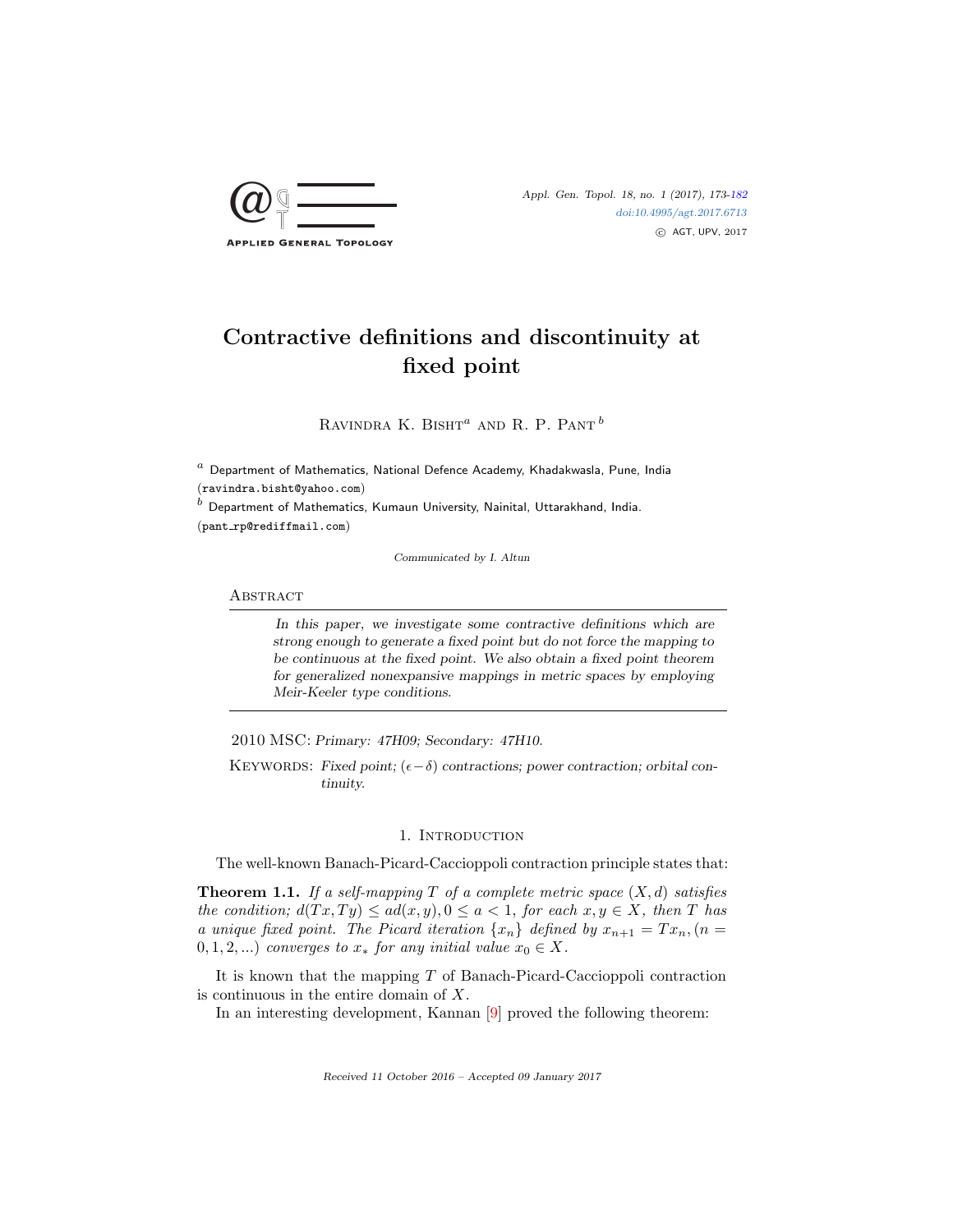**Theorem 1.2** ([\[9\]](#page-8-1)). If a self-mapping T of a complete metric space  $(X, d)$ satisfies the condition:

$$
d(Tx, Ty) \le b[d(x, Tx) + d(y, Ty)], 0 \le b < 1/2,
$$

for each  $x, y \in X$ , then T has a unique fixed point.

The Kannan fixed point theorem gave rise to the famous question of continuity of contractive mappings at their fixed points. It may be observed that Kannan contractive condition does not require the continuity of the mapping T for the existence of the fixed point. However, a mapping  $T$  satisfying Kannan contractive condition turns out to be continuous at the fixed point. To see this, suppose that  $z = Tz$  is a fixed point of T and  $x_n \to z$ . Then

 $d(T x_n, z) = d(T x_n, T z) \leq b[d(x_n, T x_n) + d(z, T z)] \leq b[d(x_n, z) + d(z, T x_n)],$ that is,  $(1 - b)d(Tx_n, z) \le bd(x_n, z)$ . This implies that  $Tx_n \to z = Tz$  and T is continuous at the fixed point z.

Kannan's paper generated a far-flung interest in the study of fixed points of generalized contractive mappings and soon these were followed by a flood of papers involving contractive definitions, many of which did not require continuity of the mapping. Also, Kannan contractive condition contained the geometrically elegant idea of defining generalized contractions (generally referred to as contractive definitions in the literature) by replacing  $d(x, y)$  in Theorem 1.1 above, by a convex combination of distances between the four points  $x, y, Tx$ and  $Ty$ . As a result of this, a large number of contractive definitions were soon introduced and studied by various researchers (for various contractive conditions see [\[3,](#page-8-2) [4,](#page-8-3) [15,](#page-9-0) [16,](#page-9-1) [17\]](#page-9-2)).

One of the most interesting generalizations of the Banach-Picard-Caccioppoli contraction principle consists of replacing the Lipschitz constant  $k$  by some real valued function whose functional values are less than 1. In 1969, Boyd and Wang [\[2\]](#page-8-4) initiated the work along these lines and proved the following theorem:

**Theorem 1.3** ([\[2\]](#page-8-4)). Let T be a mapping of a complete metric space  $(X, d)$  into itself. Suppose there exists a function  $\phi$ , upper semicontinuous from right from  $\mathbb{R}_+$  into itself such that  $d(Tx,Ty) \leq \phi(d(x,y))$ , for all  $x,y \in X$ . If  $\phi(t) < t$ for each  $t > 0$ , then T has a unique fixed point.

Another noteworthy generalizations of both Banach-Picard-Caccioppoli contraction principle and Boyd and Wang fixed point theorem was obtained by Meir and Keeler [\[12\]](#page-9-3) in 1969. They proved the following theorem:

**Theorem 1.4** ([\[12\]](#page-9-3)). If a self-mapping T of a complete metric space  $(X, d)$ satisfies the condition:

(i) for a given  $\epsilon > 0$  there exists a  $\delta(\epsilon) > 0$  such that

 $\epsilon \leq d(x, y) \leq \epsilon + \delta$  implies  $d(Tx, Ty) \leq \epsilon$ 

then T has a unique fixed point.

A mapping satisfying Boyd and Wong or Meir-Keeler type condition is also continuous in the entire domain of X.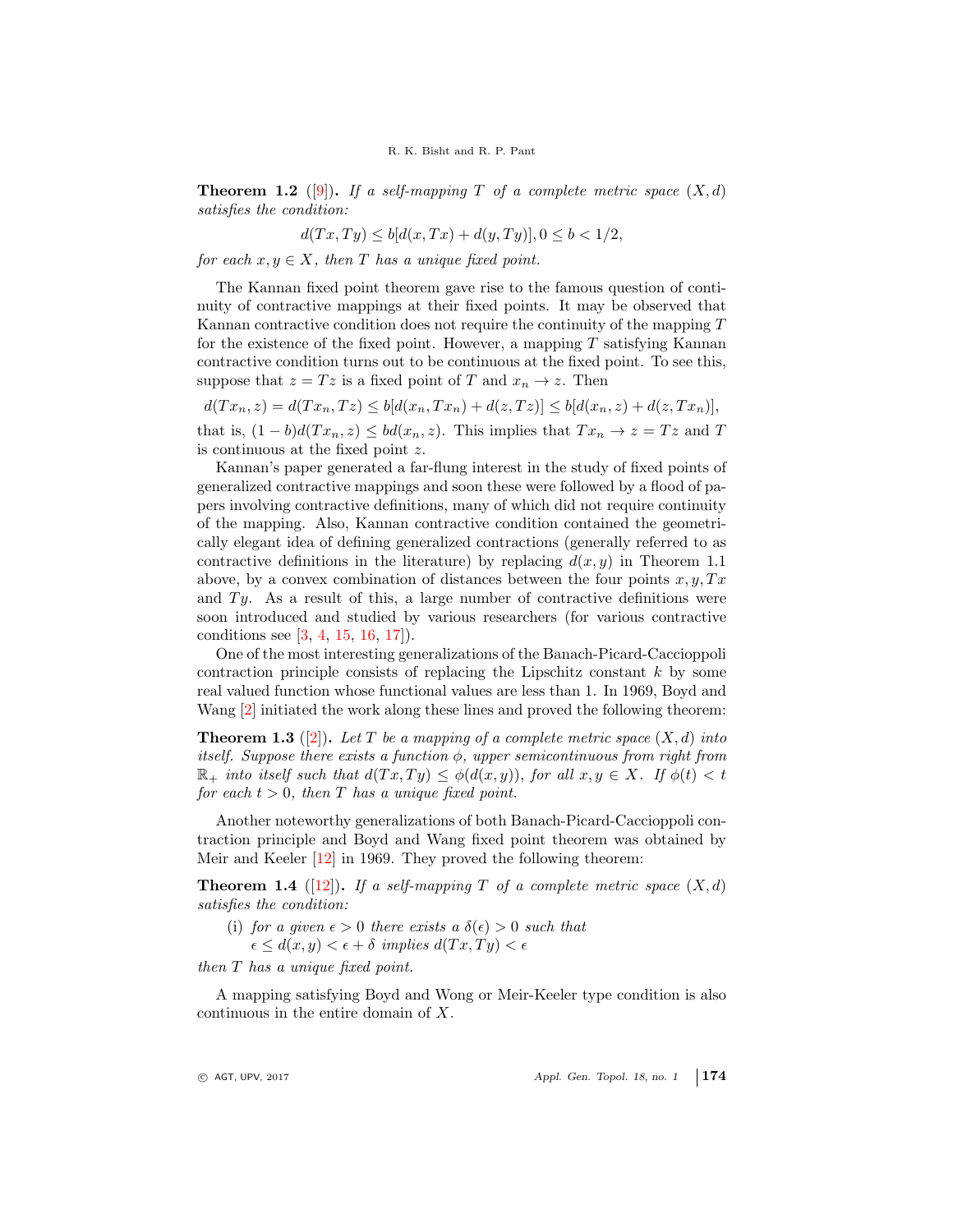The following theorem was established by J. Matkowski  $[11]$  in 1975 as a generalization of Meir and Keeler fixed point theorem (see also [\[6\]](#page-8-5)):

**Theorem 1.5** ([\[11\]](#page-9-4)). If a self-mapping T of a complete metric space  $(X, d)$ satisfy the conditions:

- (i)  $d(Tx,Ty) < d(x,y)$ , for all  $x, y \in X, x \neq y$ ;
- (ii) for a given  $\epsilon > 0$  there exists a  $\delta(\epsilon) > 0$  such that
	- $\epsilon < d(x, y) < \epsilon + \delta$  implies  $d(Tx, Ty) \leq \epsilon$

then there exists exactly one fixed point of  $T$ ; moreover, its domain of attraction coincides with the whole of X.

In [\[8\]](#page-8-6) Jachymski listed some Meir-Keeler type conditions and established relations between them. Further he gave some new Meir-Keeler type conditions ensuring a convergence of the successive approximations (see also [\[5\]](#page-8-7)).

In a survey paper of contractive definitions, Rhoades [\[17\]](#page-9-2) compared 250 contractive definitions and showed that majority of the contractive definitions do not require the mapping to be continuous in the entire domain. However, in all the cases the mapping is continuous at the fixed point. He further demonstrated that the contractive definitions force the mapping to be continuous at the fixed point though continuity was neither assumed nor implied by the contractive definitions. The question whether there exists a contractive definition which is strong enough to generate a fixed point but which does not force the map to be continuous at the fixed point was reiterated by Rhoades in [\[18\]](#page-9-5) as an existing open problem.

The question of the existence of contractive mappings which are discontinuous at their fixed points was settled in the affirmative by Pant [\[13\]](#page-9-6). Recently, Bisht and Pant[\[1\]](#page-8-8) also gave a contractive definition which does not force the map to be continuity at the fixed point.

In this note we provide more solutions to the open question of the existence of contractive definitions which are strong enough to generate a fixed point but which do not force the mapping to be continuous at the fixed point.

Recall that the set  $O(x; T) = \{T^n x : n = 0, 1, 2, ...\}$  is called the orbit of the self-mapping T at the point  $x \in X$ .

**Definition 1.6.** A self-mapping T of a metric space  $(X, d)$  is called orbitally continuous at a point  $z \in X$  if for any sequence  $\{x_n\} \subset O(x;T)$  (for some  $x \in X$ )  $x_n \to z$  implies  $Tx_n \to Tz$  as  $n \to \infty$ .

It is easy to check that every continuous self-mapping of a metric space is orbitally continuous, but converse need not be true.

### 2. Main results

In what follows we shall denote

$$
M(x, y) = max{d(x, y), d(x, Tx), d(y, Ty), [d(x, Ty) + d(y, Tx)]/2};
$$
  
\n
$$
N(x, y) = max{d(x, y), d(x, Tx), d(y, Ty), a[d(x, Ty) + d(y, Tx)]/2}, 0 \le a < 1.
$$

 $\circ$  AGT, UPV, 2017  $\circ$  Appl. Gen. Topol. 18, no. 1 175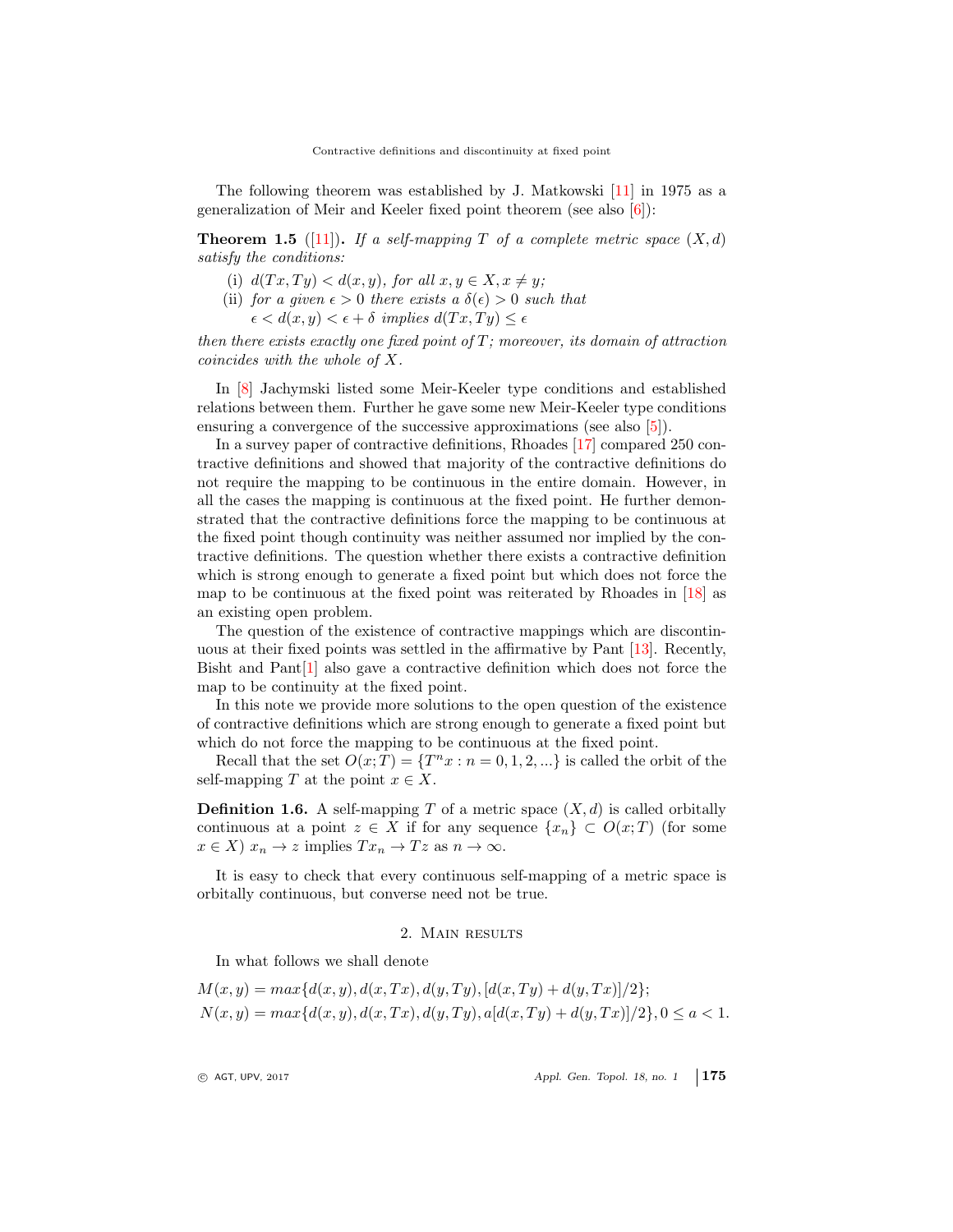**Theorem 2.1.** Let  $(X, d)$  be a complete metric space. Let T be a self-mapping on X such that for any  $x, y \in X$ ;

- (i)  $d(Tx,Ty) \leq \phi(N(x,y))$ , where  $\phi : \mathbb{R}_+ \to \mathbb{R}_+$  is such that  $\phi(t) < t$  for each  $t > 0$ :
- (ii) for a given  $\epsilon > 0$  there exists a  $\delta(\epsilon) > 0$  such that  $\epsilon < M(x, y) < \epsilon + \delta$ implies  $d(Tx, Ty) \leq \epsilon$ .

Suppose  $T$  is orbitally continuous. Then  $T$  has a unique fixed point, say  $z$ , and  $T^n x \to z$  for each  $x \in X$ . Moreover, T is continuous at z iff  $\lim_{x \to z} M(x, z) =$ 0.

*Proof.* Let  $x_0$  be any point in X. Define a sequence  $\{x_n\}$  in X given by the rule  $x_{n+1} = T^n x_0 = Tx_n$  and  $q_n = d(x_n, x_{n+1})$  for all  $n \in \mathbb{N} \cup \{0\}$ . Then by (i)

$$
q_n = d(x_n, x_{n+1}) = d(Tx_{n-1}, Tx_n) \le \phi(N(x_{n-1}, x_n)) < N(x_{n-1}, x_n)
$$
  
= 
$$
max\{q_n, q_{n-1}\} = q_{n-1}.
$$

Thus  $\{q_n\}$  is a strictly decreasing sequence of positive real numbers and, hence, tends to a limit  $q \geq 0$ . If possible, suppose  $q > 0$ . Then there exists a positive integer  $k \in \mathbb{N}$  such that  $n \geq k$  implies

$$
(2.1) \t\t q < q_n < q + \delta(q).
$$

It follows from (ii) and  $q_n < q_{n-1}$  that  $q_n \leq q$ , for  $n \geq k$ , which contradicts the above inequality. Thus we have  $q = 0$ .

We shall show that  $\{x_n\}$  is a Cauchy sequence. Fix an  $\epsilon > 0$ . Without loss of generality, we may assume that  $\delta(\epsilon) < \epsilon$ . Since  $q_n \to 0$ , there exists  $k \in \mathbb{N}$ such that  $q_n < \frac{1}{2}\delta$ , for  $n \geq k$ .

Following Jachymski [\[7,](#page-8-9) [8\]](#page-8-6) we shall use induction to show that, for any  $n \in \mathbb{N}$ ,

(2.2) 
$$
d(x_k, x_{k+n}) < \epsilon + \frac{1}{2}\delta.
$$

Inequality (2.2) holds for  $n = 1$ . Assuming (2.2) is true for some n we shall prove it for  $n + 1$ . By the triangle inequlaity, we have

$$
(2.3) \t d(x_k, x_{k+n+1}) \leq d(x_k, x_{k+1}) + d(x_{k+1}, x_{k+n+1}).
$$

Observe that it suffices to show that

$$
(2.4) \t d(x_{k+1}, x_{k+n+1}) \le \epsilon.
$$

To show it we shall prove that  $M(x_k, x_{k+n}) \leq \epsilon + \delta$ , where

(2.5) 
$$
M(x_k, x_{k+n}) = \max\{d(x_k, x_{k+n}), d(x_k, Tx_k), d(x_{k+n}, Tx_{k+n}), (d(x_k, Tx_{k+n}) + d(x_{k+n}, Tx_k)]/2\}.
$$

By the induction hypothesis, we get

(2.6) 
$$
d(x_k, x_{k+n}) < \epsilon + \frac{1}{2}\delta, d(x_k, x_{k+1}) < \frac{1}{2}\delta, d(x_{k+n}, x_{k+n+1}) < \frac{1}{2}\delta.
$$

 $\circ$  AGT, UPV, 2017  $\circ$  Appl. Gen. Topol. 18, no. 1 176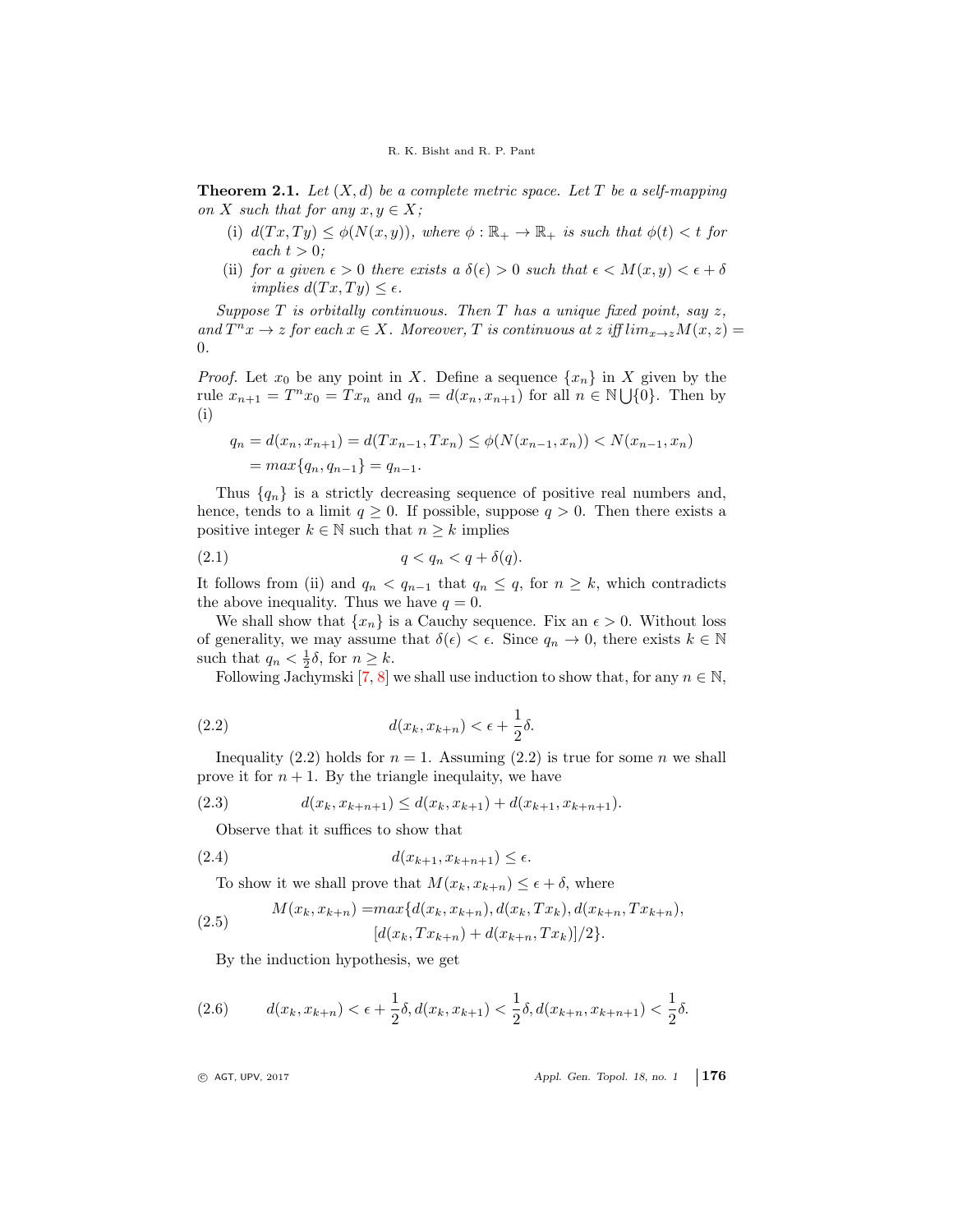Also,  
\n
$$
\frac{1}{2}[d(x_k, x_{k+n+1}) + d(x_{k+1}, x_{k+n})] \le \frac{1}{2}[d(x_k, x_{k+n}) + d(x_{k+n+1}, x_{k+n}) + d(x_k, x_{k+n})] < \epsilon + \delta.
$$

Thus  $M(x_k, x_{k+n}) < \epsilon + \delta$  so by (ii)  $d(x_{k+1}, x_{k+n+1}) \leq \epsilon$ , completing the induction. Hence (2.2) implies that  $\{x_n\}$  is a Cauchy sequence. Since X is complete, there exists a point  $z \in X$  such that  $x_n \to z$  as  $n \to \infty$ . Also  $Tx_n \to z$ . Orbital continuity of T implies that  $\lim_{n\to\infty} Tx_n = Tz$ . This yields  $Tz = z$ , that is, z is a fixed point of T. Uniqueness of the fixed point follows from (i).

Now, let T be continuous at the fixed point z and  $x_n \to z$ . Then  $Tx_n \to z$  $Tz = z$ . Hence

$$
\lim_{n} M(x_n, z) = \lim_{n} \max \{d(x_n, z), d(x_n, Tx_n), d(z, Tz), [d(x_n, Tz) + d(z, Tx_n)]/2\}
$$
  
= 0.

On the other hand, if  $\lim_{x_n\to z} M(x_n, z) = 0$ , then  $d(x_n, Tx_n) \to 0$  as  $x_n \to z$ . This implies that  $Tx_n \to z = Tz$ , i.e., T is continuous at z. This concludes the theorem.  $\Box$ 

In the next theorem, we replace the orbital continuity of the mapping  $T$  by continuity condition on  $T^p$ , where p is a positive integer  $\geq 2$ .

**Theorem 2.2.** Let  $(X, d)$  be a complete metric space. Let T be a self-mapping on X such that  $T^p$  is continuous and for any  $x, y \in X$ ;

- (i)  $d(Tx,Ty) \leq \phi(N(x,y))$ , where  $\phi : \mathbb{R}_+ \to \mathbb{R}_+$  is such that  $\phi(t) < t$  for each  $t > 0$ ;
- (ii) for a given  $\epsilon > 0$  there exists a  $\delta(\epsilon) > 0$  such that  $\epsilon < M(x, y) < \epsilon + \delta$ implies  $d(Tx,Ty) \leq \epsilon$ .

Then T has a unique fixed point, say z, and  $T^n x \to z$  for each  $x \in X$ . Moreover, T is continuous at z iff  $\lim_{x\to z} M(x,z) = 0$ .

*Proof.* Let  $x_0$  be any point in X. Define a sequence  $\{x_n\}$  in X given by the rule  $x_{n+1} = T^n x_0 = Tx_n$ . Then following the proof of above theorem we conclude that  $\{x_n\}$  is a Cauchy sequence. Since X is complete, there exists a point  $z \in X$  such that  $x_n \to z$  as  $n \to \infty$ . Also  $Tx_n \to z$  and  $T^p x_n \to z$ . By continuity of  $T^p$ , we have  $T^p x_n \to T^p z$ . This implies  $T^p z = z$ . We claim that  $Tz = z$ . For if  $Tz \neq z$ , we get

$$
d(Tz, z) = d(Tz, Tpz) \le \phi(N(z, Tp-1z)) < N(z, Tp-1z) = d(Tpz, Tp-1z);
$$
  
\n
$$
d(Tpz, Tp-1z) \le \phi(N(Tp-1z, Tp-2z)) < N(Tp-1z, Tp-2z) = d(Tp-1z, Tp-2z);
$$
  
\n...

 $d(T^2z, Tz) \le \phi(N(Tz, z)) < N(Tz, z) = d(Tz, z),$ 

that is  $z = Tz$  and z is a fixed point of T. Uniqueness of the fixed point follows from (i).  $\Box$ 

Taking  $M(x, y) = N(x, y) = max{d(x, y), d(x, Tx), d(y, Ty), a[d(x, Ty) + y]}$  $d(y, Tx)/2$ ,  $0 \le a < 1$  we now state the following theorems:

 $\circ$  AGT, UPV, 2017  $\circ$  Appl. Gen. Topol. 18, no. 1 177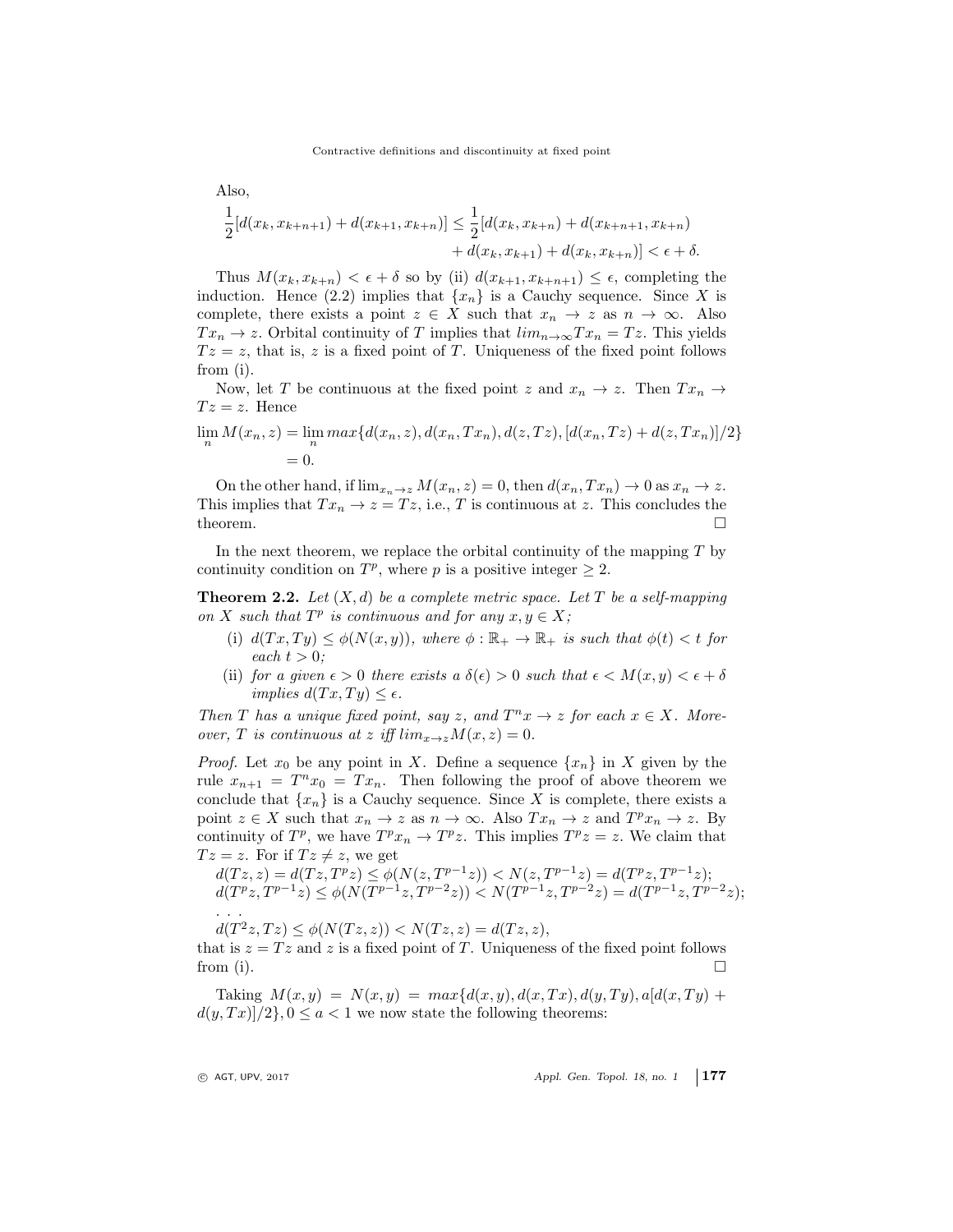**Theorem 2.3.** Let  $(X, d)$  be a complete metric space. Let T be a self-mapping on X such that for any  $x, y \in X$ ;

- (i)  $d(Tx,Ty) \leq \phi(M(x,y))$ , where  $\phi : \mathbb{R}_+ \to \mathbb{R}_+$  is such that  $\phi(t) < t$  for each  $t > 0$ ;
- (ii) for a given  $\epsilon > 0$  there exists a  $\delta(\epsilon) > 0$  such that  $\epsilon < M(x, y) < \epsilon + \delta$ implies  $d(Tx,Ty) \leq \epsilon$ .

Then T has a unique fixed point, say z, and  $T^n x \to z$  for each  $x \in X$ . Moreover, T is continuous at z iff  $\lim_{x\to z} M(x, z) = 0$ .

*Proof.* It may be completed on the lines of the proof of Theorem 2.1 above.  $\Box$ 

**Theorem 2.4.** Let  $(X, d)$  be a complete metric space. Let T be a self-mapping on X such that  $T^p$  is continuous and for any  $x, y \in X$ ;

- (i)  $d(Tx,Ty) \leq \phi(M(x,y))$ , where  $\phi : \mathbb{R}_+ \to \mathbb{R}_+$  is such that  $\phi(t) < t$  for each  $t > 0$ ;
- (ii) for a given  $\epsilon > 0$  there exists a  $\delta(\epsilon) > 0$  such that  $\epsilon < M(x, y) < \epsilon + \delta$ implies  $d(Tx,Ty) \leq \epsilon$ .

Then T has a unique fixed point, say z, and  $T^n x \to z$  for each  $x \in X$ . Moreover, T is continuous at z iff  $\lim_{x\to z} M(x, z) = 0$ .

*Proof.* It may be completed on the lines of the proof of Theorem 2.2 above.  $\Box$ 

Remark 2.5. The last part of Theorems 2.1 and 2.2 can alternatively be stated as: T is discontinuous at z iff  $\lim_{x\to z} M(x, z) \neq 0$ .

The following example illustrates the above theorems:

**Example 2.6.** Let  $X = [0, 2]$  and d be the usual metric on X. Define T:  $X \to X$  by

$$
T(x) = 1
$$
 if  $x \in [0, 1]$ ,  $T(x) = 0$  if  $x \in (1, 2]$ .

Then T satisfies the conditions of Theorems 2.1 and 2.2 and has a unique fixed point  $x = 1$  at which T is discontinuous. The mapping T satisfies the contractive condition (i) with  $\phi(t) = 1$  for  $t > 1$  and  $\phi(t) = \frac{t}{2}$  for  $t \le 1$ . Also, T satisfies condition (ii) with  $\delta(\epsilon) = 1$  for  $\epsilon \geq 1$  and  $\delta(\epsilon) = 1 - \epsilon$  for  $\epsilon < 1$ . It can also be easily seen that  $\lim_{x\to 1} M(x, 1) \neq 0$  and T is discontinuous at the fixed point  $x = 1$ . However,  $T^p$  is continuous, since  $T^p(x) = 1$  for all  $x \in X(p \ge 2)$ .

**Theorem 2.7.** Let  $(X, d)$  be a complete metric space. Let T be a self-mapping on X such that for any  $x, y \in X$ ;

- (i)  $d(Tx,Ty) \leq \phi(N(x,y))$ , where  $\phi : \mathbb{R}_+ \to \mathbb{R}_+$  is such that  $\phi(t) < t$  for each  $t > 0$ ;
- (ii) for a given  $\epsilon > 0$  there exists a  $\delta(\epsilon) > 0$  such that  $\epsilon < M(x, y) < \epsilon + \delta$ implies  $d(Tx,Ty) \leq \epsilon$ .

Then T has a unique fixed point. Moreover, T is continuous at z iff  $\lim_{x\to z} M(x, z)$  $= 0.$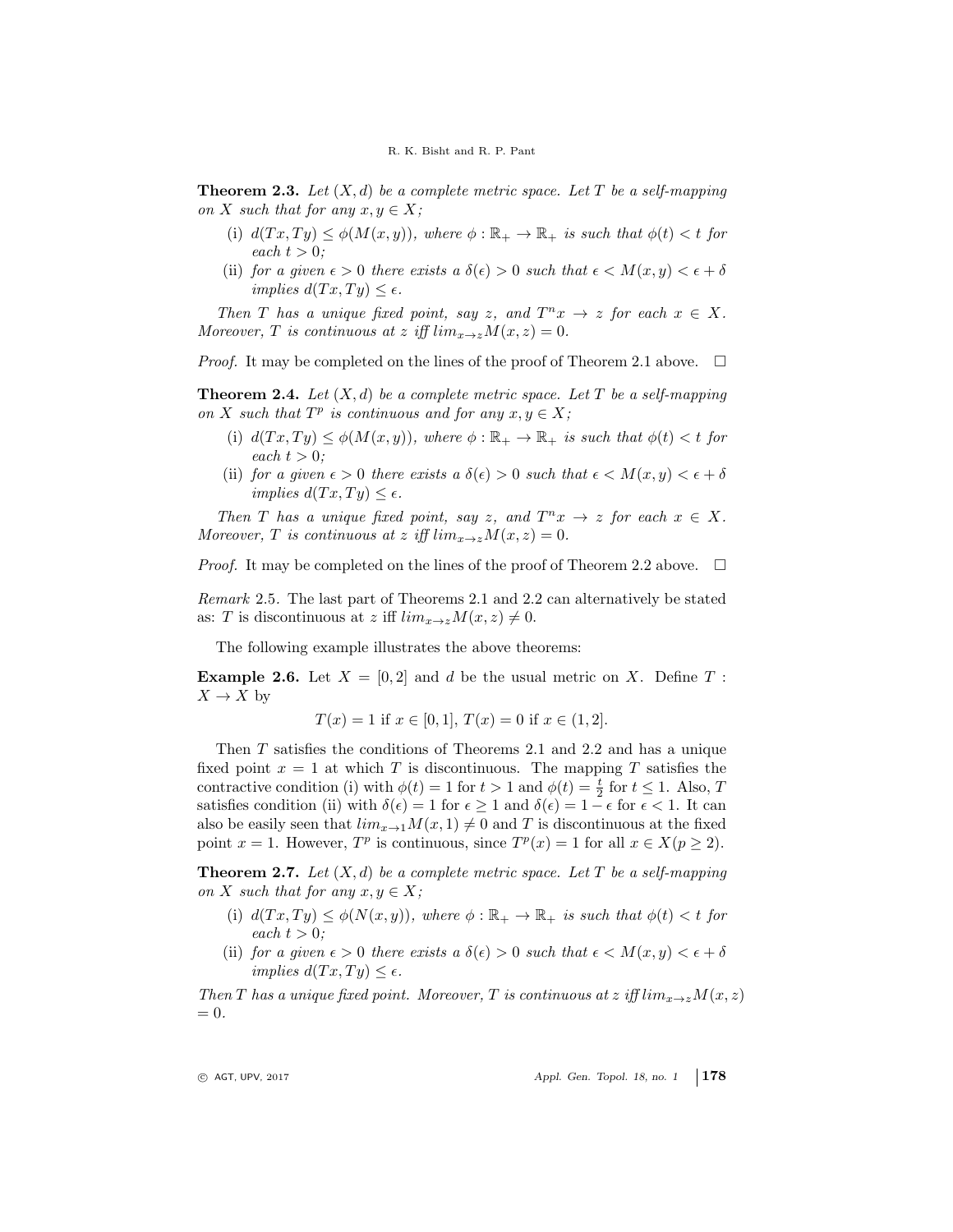*Proof.* Let  $x_0$  be any point in X and let  $x \neq Tx$ . Define a sequence  $\{x_n\}$  in X given by the rule  $x_{n+1} = T^n x_0 = Tx_n$ . Then following the proof of Theorem 2.1, we conclude that  $\{x_n\}$  is a Cauchy sequence. Since X is complete, there exists a point  $z \in X$  such that  $x_n \to z$  as  $n \to \infty$ . Also  $Tx_n \to z$ . We claim that  $Tz = z$ . For if  $Tz \neq z$ , we get

 $d(Tz, Tx_n) \leq \phi(max\{d(z, x_n), d(z, Tz), d(x_n, Tx_n), a[d(z, Tx_n)+d(x_n, Tz)]/2\}).$ 

On letting  $n \to \infty$  this yields,  $d(Tz, z) \leq \phi(d(Tz, z)) \leq d(Tz, z)$ , a contradiction. Thus  $z$  is a fixed point of  $T$ . Uniqueness of the fixed point follows from (i).

The following theorem shows that power contraction allows the possibility of discontinuity at the fixed point. In the next theorem we denote:

$$
M'(x, y) = \max\{d(x, y), d(x, T^m x), d(y, T^m y), [d(x, T^m y) + d(y, T^m x)]/2\},
$$
  
\n
$$
N'(x, y) = \max\{d(x, y), d(x, T^m x), d(y, T^m y), a[d(x, T^m y) + d(y, T^m x)]/2\},
$$
  
\n
$$
0 \le a < 1
$$

where  $m \in \mathbb{N}$ .

**Theorem 2.8.** Let  $(X, d)$  be a complete metric space. Let T be a self-mapping on X such that for any  $x, y \in X$ :

- (i)  $d(T^m x, T^m y) \leq \phi(N'(x, y)),$  where  $\phi : \mathbb{R}_+ \to \mathbb{R}_+$  is such that  $\phi(t) < t$ for each  $t > 0$ :
- (ii) for a given  $\epsilon > 0$  there exists a  $\delta(\epsilon) > 0$  such that  $\epsilon < M'(x, y) < \epsilon + \delta$  $implies d(T^m x, T^m y) \leq \epsilon.$

Then T has a unique fixed point.

*Proof.* By Theorem 2.7,  $T^m$  has a unique fixed point  $z \in X$ ; i.e.,  $T^m(z) = z$ . Then  $T(z) = T(T^m(z)) = T^m(T(z))$  and so  $T(z)$  is a fixed point of  $T^m$ . Since the fixed point of  $T^m$  is unique,  $Tz = z$ .

Taking  $M'(x, y) = N'(x, y) = max{d(x, y), d(x, T^m x), d(y, T^m y), a[d(x, T^m y) +$  $d(y, T^m x)/2$ ,  $0 \le a < 1$  we get the following result:

**Theorem 2.9.** Let  $(X, d)$  be a complete metric space. Let T be a self-mapping on X such that for any  $x, y \in X$ :

- (i)  $d(T^m x, T^m y) \leq \phi(M'(x, y))$ , where  $\phi : \mathbb{R}_+ \to \mathbb{R}_+$  is such that  $\phi(t) < t$ for each  $t > 0$ ;
- (ii) for a given  $\epsilon > 0$  there exists a  $\delta(\epsilon) > 0$  such that  $\epsilon < M'(x, y) < \epsilon + \delta$ implies  $d(T^m x, T^m y) \leq \epsilon$ .

Then T has a unique fixed point.

*Proof.* It may be completed following Theorem 2.7 above.  $\Box$ 

Remark 2.10. Theorems 2.1, 2.2, and 2.3 unify and improve the results due to Bisht and Pant  $[1]$ , Cirić  $[5, 6]$  $[5, 6]$  $[5, 6]$  $[5, 6]$ , Jachymski  $[8]$ , Kuczma et al.  $[10]$ , Matkowski [\[11\]](#page-9-4), and Pant [\[13\]](#page-9-6).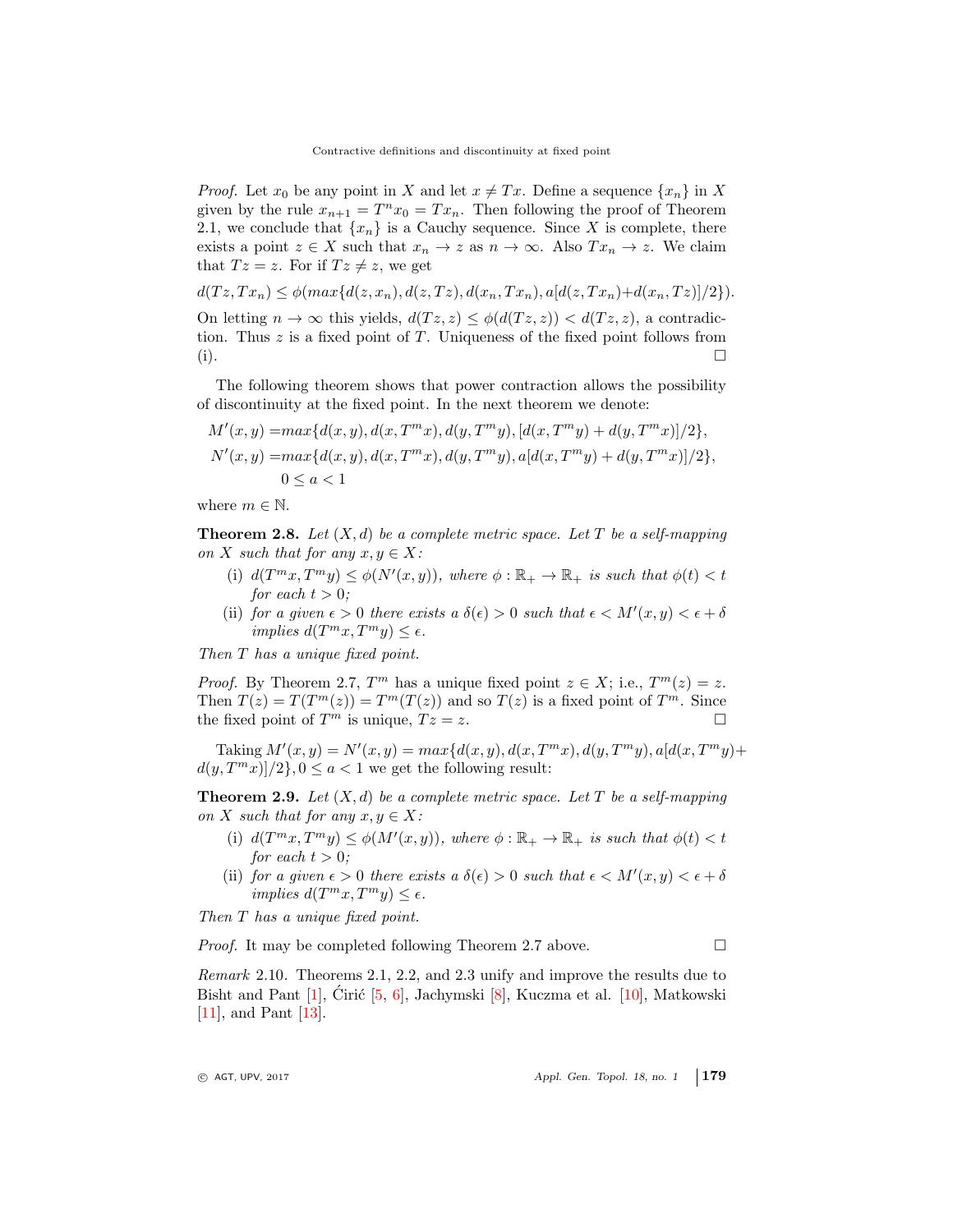Some consequences of the above proved theorems are the following corollaries which also generalize and extend the results of Jachymski [\[8\]](#page-8-6), Kuczma et al. [\[10\]](#page-8-10), Matkowski [\[11\]](#page-9-4), and Pant [\[13\]](#page-9-6).

**Corollary 2.11.** Let  $(X, d)$  be a complete metric space. Let T be a self-mapping on X such that:

- (i)  $d(Tx,Ty) < N(x,y)$ , for any  $x,y \in X$  with  $M(x,y) > 0$ ;
- (ii) for a given  $\epsilon > 0$  there exists a  $\delta(\epsilon) > 0$  such that  $\epsilon < M(x, y) < \epsilon + \delta$ implies  $d(Tx, Ty) \leq \epsilon$ .

Suppose T is orbitally continuous. Then T has a unique fixed point, say  $z$ , and  $T^n x \to z$  for each  $x \in X$ . Moreover, T is continuous at z iff  $\lim_{x \to z} M(x, z) =$ 0.

**Corollary 2.12.** Let  $(X, d)$  be a complete metric space. Let T be a self-mapping on  $X$  such that  $T^p$  is continuous:

- (i)  $d(Tx,Ty) < N(x,y)$ , for any  $x,y \in X$  with  $M(x,y) > 0$ ;
- (ii) for a given  $\epsilon > 0$  there exists a  $\delta(\epsilon) > 0$  such that  $\epsilon < M(x, y) < \epsilon + \delta$ implies  $d(Tx, Tu) \leq \epsilon$ .

Then T has a unique fixed point, say z, and  $T^n x \to z$  for each  $x \in X$ . Moreover, T is continuous at z iff  $\lim_{x\to z} M(x, z) = 0$ .

## 3. Fixed points of nonexpansive mappings

In what follows we shall denote

 $P(x, y) = max{d(x, y), b[d(x, Tx) + d(y, Ty)]/2, c[d(x, Ty) + d(y, Tx)]/2}, 0 \le$  $b, c < 1$ .

**Theorem 3.1.** Let  $(X, d)$  be a complete metric space. Let T be a self-mapping on X such that for any  $x, y \in X$ ;

- (i) for a given  $\epsilon > 0$  there exists a  $\delta(\epsilon) > 0$  such that  $\epsilon < M(x, y) < \epsilon + \delta$ implies  $d(Tx, Ty) \leq \epsilon$ ;
- (ii)  $d(Tx,Ty) \leq P(x,y)$ .

Then T has a fixed point, say z, and  $T^n x \to z$  for each  $x \in X$ .

*Proof.* Let  $x_0$  be any point in X and let  $x \neq Tx$ . Define a sequence  $\{x_n\}$  in X given by the rule  $x_{n+1} = T^n x_0 = Tx_n$ . Then following the proof of Theorem 2.1 we can easily prove that  $\{x_n\}$  is a Cauchy sequence. Since X is complete, there exists a point  $z \in X$  such that  $x_n \to z$  as  $n \to \infty$ . Also  $Tx_n \to z$ . We claim that  $Tz = z$ . For if  $Tz \neq z$ , we get

$$
d(Tz, Tx_n) \le
$$
  

$$
max\{d(z, x_n), b[d(z, Tz) + d(x_n, Tx_n)]/2, c[d(z, Tx_n) + d(x_n, Tz)]/2\}.
$$

On letting  $n \to \infty$  this yields,  $d(Tz, z) \leq max\{b[d(Tz, z)]/2, c[d(Tz, z)]/2\}$  $d(Tz, z)$ , a contradiction since  $0 \leq b, c < 1$ . Thus z is a fixed point of T.

Remark 3.2. Theorem 3.1 also remains true if we replace condition (ii) by the following condition: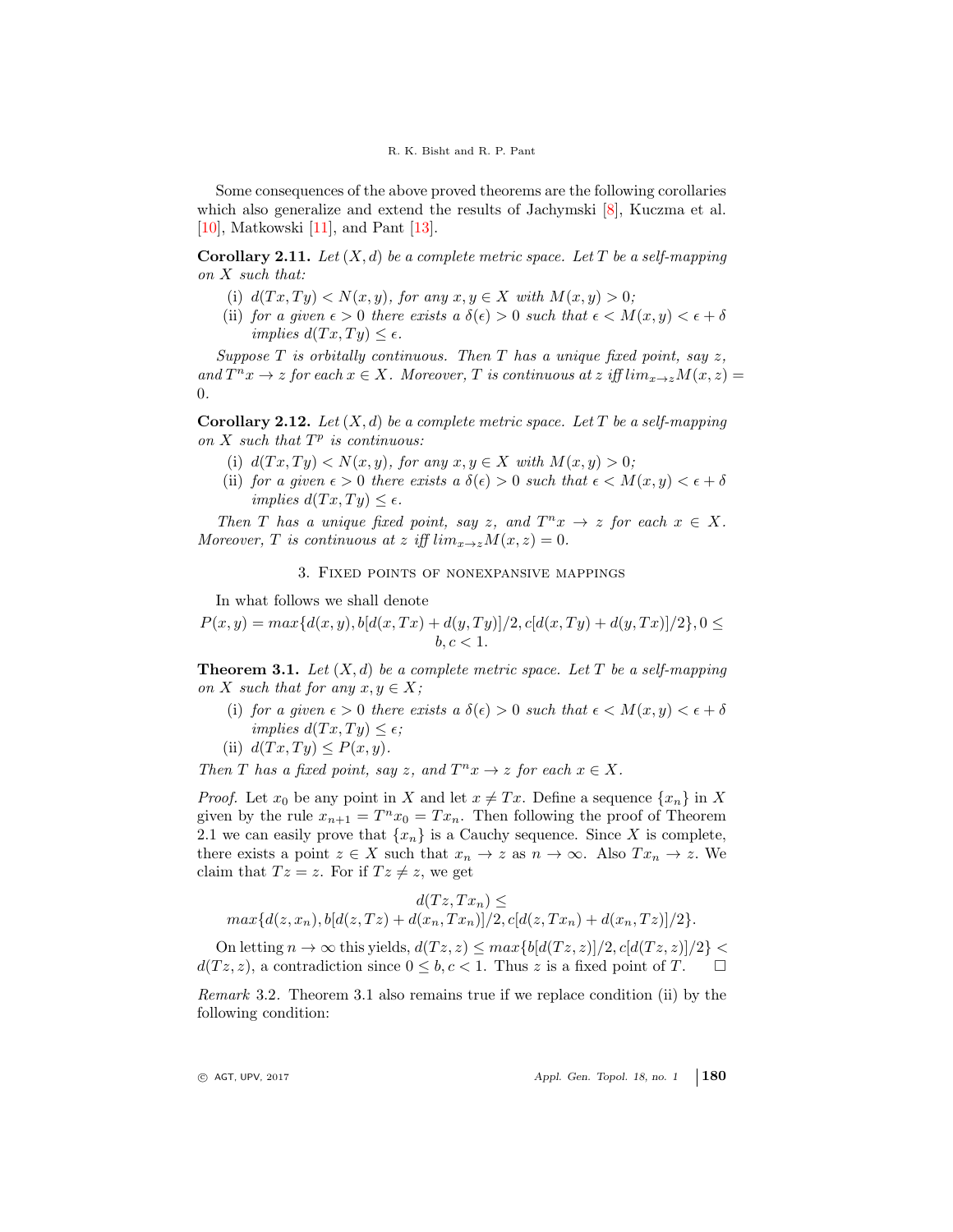(i).  $d(Tx,Ty) \leq max\{d(x,y), d(x,Tx), d(y,Ty), b[d(x,Ty)+d(y,Tx)]/2\}, 0 \leq$  $b < 1$ .

The following example illustrates Theorem 3.1:

**Example 3.3.** Let  $X = [-1, 1]$  and d be the usual metric on X. Define  $T: X \to X$  by

$$
T(x) = -|x|x \text{ for each } x.
$$

Then T satisfies all the conditions of Theorem 3.1 and has a fixed point  $x = 0$ . The mapping T satisfies condition (i) with  $\delta(\epsilon) = \frac{1}{4}(\sqrt{2\epsilon} - \epsilon)$  for  $\epsilon < 2$  and  $\delta(\epsilon) = \epsilon$  for  $\epsilon \geq 2$ . However, T does not satisfy the contractive condition  $d(Tx,Ty) < max{d(x,y), [d(x,Tx) + d(y,Ty)]/2, [d(x,Ty) + d(y,Tx)]/2}.$ 

It may be observed that there exist a large number of Meir-Keeler type nonexpansive conditions which yield more than one fixed point. The following example illustrates this fact:

**Example 3.4.** Let  $X = \begin{bmatrix} 0 & 1 \end{bmatrix}$  and d be the usual metric on X. Define T:  $X \to X$  by

 $Tx = \text{sgn}(x)$  (the signum function), i.e.,  $T0 = 0, Tx = 1$  if  $x > 0$ . Then T has two fixed points  $x = 0$  and  $x = 1$ .

Acknowledgements. The authors are thankful to the learned referees for their suggestions which improved the presentation of this paper.

#### <span id="page-8-0"></span>**REFERENCES**

- <span id="page-8-8"></span>[1] R. K. Bisht and R. P. Pant, A remark on discontinuity at fixed point, J. Math. Anal. Appl. 445 (2017), 1239–1242.
- <span id="page-8-4"></span>[2] D. W. Boyd and J. S. Wong, On nonlinear contractions, Proc. Amer. Math. Soc. 20 (1969), 458–464.
- <span id="page-8-2"></span>[3] Lj. B. Cirić, On contraction type mappings, Math. Balkanica 1 (1971),  $52-57$ .
- <span id="page-8-3"></span>[4] Lj. Ćirić, A generalization of Banach's contraction principle, Proc. Amer. Math. Soc. 45, no. 2 (1974), 267–273.
- <span id="page-8-7"></span>[5] Li. B. Ćirić, Fixed points of weakly contraction mappings, Publications de L'ÆInstitut Mathematique 20 (34) (1976), 79–84.
- <span id="page-8-5"></span>[6] Lj. B. Ciric, A new fixed-point theorem for contractive mapping, Publications de l'Institut Mathematique 30 (44) (1981), 25–27.
- <span id="page-8-9"></span>[7] J. Jachymski, Common fixed point theorems for some families of maps, Indian J. Pure Appl. Math. 25 (1994), 925–937.
- <span id="page-8-6"></span>[8] J. Jachymski, Equivalent conditions and Meir-Keeler type theorems, J. Math. Anal. Appl. 194 (1995), 293–303.
- <span id="page-8-1"></span>[9] R. Kannan, Some results on fixed points-II, Amer. Math. Mon. 76 (1969) 405-408.
- <span id="page-8-10"></span>[10] M. Kuczma, B. Choczewski and R. Ger, Iterative Functional Equations, in: Encyclopedia of Mathematics and its Applications, Vol. 32, Cambridge Univ. Press, Cambridge, UK, 1990.